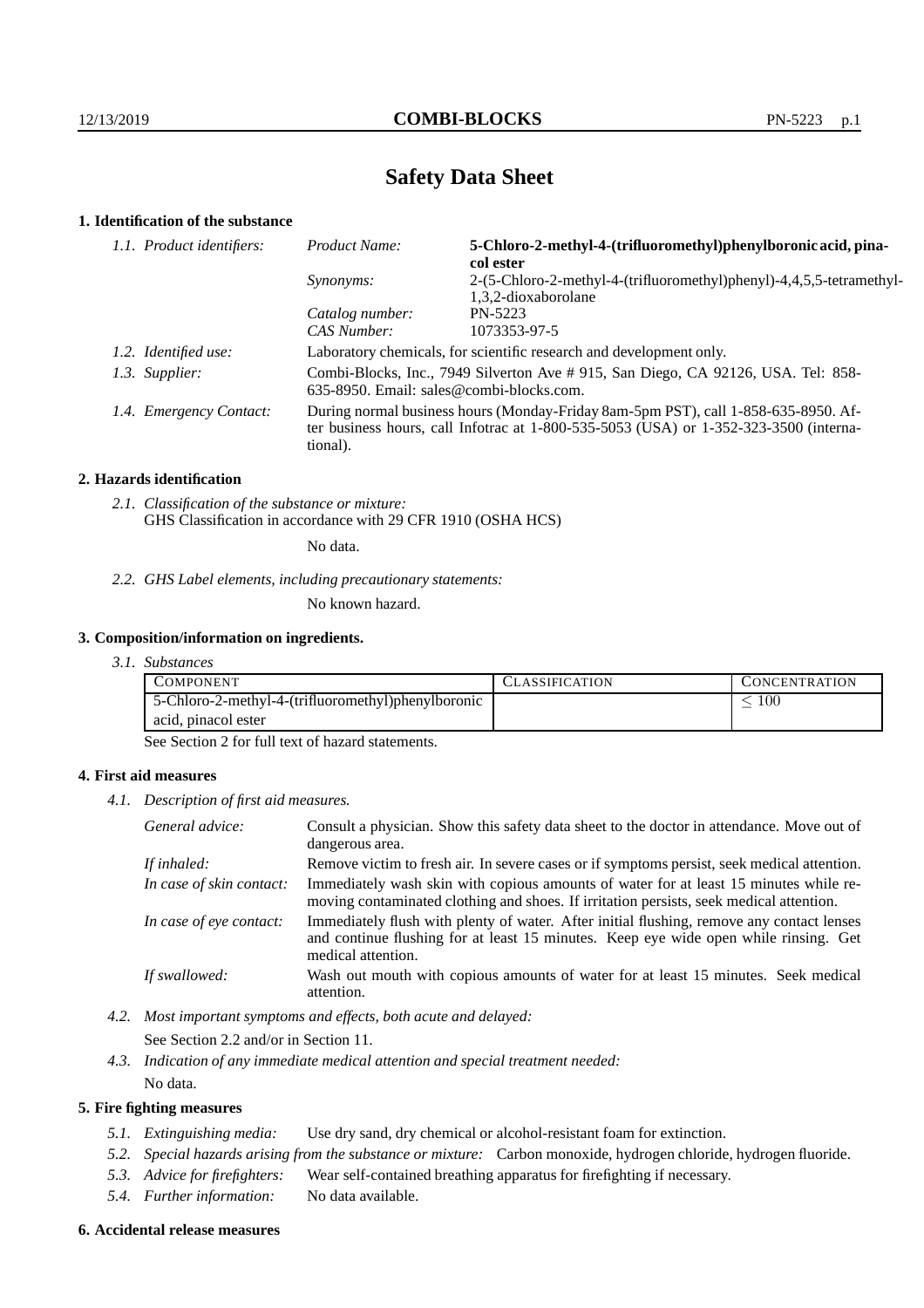- *6.1. Personal precautions, protective equipment and emergency procedures:* Ensure adequate ventilation. Use personal protective equipment.
- *6.2. Environmental precautions:* Should not be released into the environment. See Section 12 for additional ecological information.
- *6.3. Methods and materials for containment and cleaning up:* Sweep up or vacuum up spillage and collect in suitable container for disposal.
- *6.4. Reference to other sections:* Refer to protective measures listed in Sections 8 and 13.

### **7. Handling and storage**

- *7.1. Precautions for safe handling:* Avoid contact with skin and eyes. Avoid inhalation of vapour or mist. Keep away from sources of ignition - No smoking. Take measures to prevent the build up of electrostatic charge. For precautions see section 2.2.
- *7.2. Conditions for safe storage, including any incompatibilities:* Keep container tightly closed in a dry and well-ventilated place. Containers which are opened must be carefully resealed and kept upright to prevent leakage.
- *7.3. Specific end use(s):* Laboratory chemicals, for scientific research and development only.

#### **8. Exposure Controls / Personal protection**

*8.1. Control parameters:*

*Components with workplace control parameters:* Contains no substances with occupational exposure limit values.

*8.2. Exposure controls:*

*Appropriate engineering controls:* Ensure that eyewash stations and safety showers are close to the workstation location. Ensure adequate ventilation, especially in confined areas.

*Personal protective equipment:*

| Eye/face protection:    | Wear appropriate protective eyeglasses or chemical safety goggles as described by OSHA's<br>eye and face protection regulations in 29 CFR 1910.133 or European Standard EN166.                                                                                                                                         |
|-------------------------|------------------------------------------------------------------------------------------------------------------------------------------------------------------------------------------------------------------------------------------------------------------------------------------------------------------------|
| Skin protection:        | Handle with gloves. Gloves must be inspected prior to use. Use proper glove removal<br>technique (without touching glove's outer surface) to avoid skin contact with this product.<br>Dispose of contaminated gloves after use in accordance with applicable laws and good<br>laboratory practices. Wash and dry hands |
| <b>Body Protection:</b> | Complete suit protecting against chemicals, Flame retardant antistatic protective clothing.,<br>The type of protective equipment must be selected according to the concentration and<br>amount of the dangerous substance at the specific workplace.                                                                   |
| Respiratory protection: |                                                                                                                                                                                                                                                                                                                        |

Control of environmental exposure: Prevent further leakage or spillage if safe to do so. Do not let product enter drains.

### **9. Physical and chemical properties**

*9.1. Information on basic physical and chemical properties*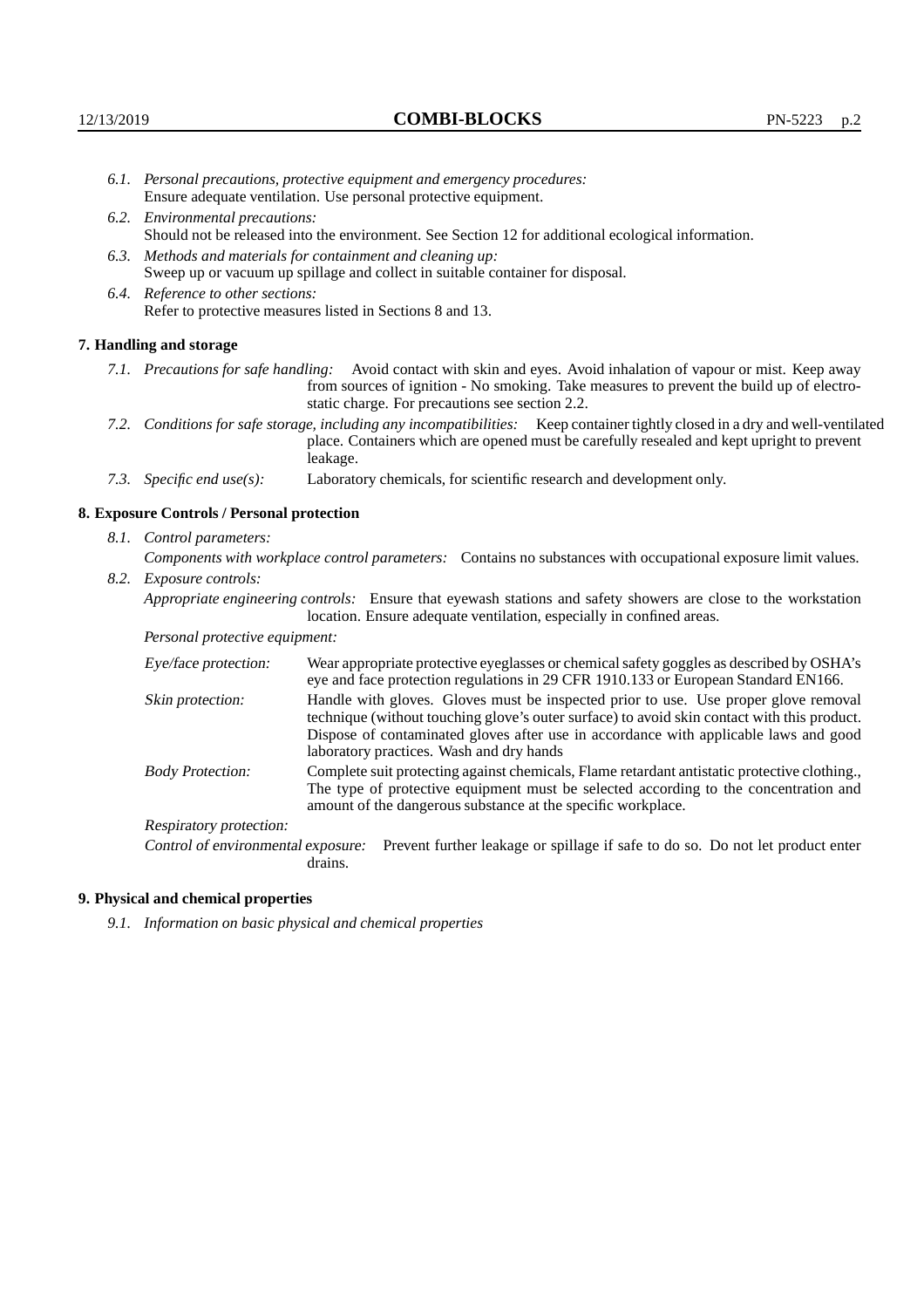| (a)      | Appearance:                                   | Solid               |
|----------|-----------------------------------------------|---------------------|
| (b)      | Odour:                                        | No data             |
| (c)      | Odour Threshold:                              | No data             |
| (d)      | $pH$ :                                        | No data             |
| (e)      | Melting point/freezing point:                 | $70 - 80^{\circ}$ C |
| (f)      | Initial boiling point and boiling range:      | No data             |
| (g)      | Flash point:                                  | No data             |
| (h)      | Evaporatoin rate:                             | No data             |
| (i)      | Flammability (solid, gas):                    | No data             |
| (j)      | Upper/lower flammability or explosive limits: | No data             |
| $\rm(k)$ | Vapour pressure:                              | No data             |
| (1)      | Vapour density:                               | No data             |
| (m)      | Relative density:                             | No data             |
| (n)      | Water solubility:                             | No data             |
| $\circ$  | Partition coefficient: n-octanol/water:       | No data             |
| (p)      | Auto-ignition:                                | No data             |
| (q)      | Decomposition temperature:                    | No data             |
| (r)      | Viscosity:                                    | No data             |
| (s)      | Explosive properties:                         | No data             |
| (t)      | Oxidizing properties:                         | No data             |
|          |                                               |                     |

*9.2. Other safety information:*

| Formula          | $C_{14}H_{17}BCIF_3O_2$ |
|------------------|-------------------------|
| Molecular weight | 320.5                   |
| CAS Number       | 1073353-97-5            |

### **10. Stability and reactivity**

|  | 10.1. Reactivity | No data |
|--|------------------|---------|
|--|------------------|---------|

*10.2. Chemical stability* Stable under recommended storage conditions.

- *10.3. Possibility of hazardous reactions* No data
- *10.4. Conditions to avoid*
- *10.5. Incompatible material* No data.
- *10.6. Hazardous decomposition products:*

Hazardous decomposition products formed under fire conditions: Carbon monoxide, hydrogen chloride, hydrogen fluoride.

| Other decomposition products: | No data        |
|-------------------------------|----------------|
| In the event of fire:         | See Section 5. |

# **11. Toxicological information**

*11.1 Information on toxicological effects*

| Acute toxicity:                                            | No data available.                                                                                                                              |
|------------------------------------------------------------|-------------------------------------------------------------------------------------------------------------------------------------------------|
| Skin irritation/corrosion:                                 | No data available.                                                                                                                              |
| Eye damage/irritation:                                     | No data available.                                                                                                                              |
| Respiratory or skin sensitization:                         | No data available.                                                                                                                              |
| Germ cell mutagenicity:                                    | No data available.                                                                                                                              |
| Carcinogenicity:                                           | No data available.                                                                                                                              |
| Reproductive toxicity:                                     | No data available.                                                                                                                              |
| Specific target organ system toxicity - single exposure:   | No data available.                                                                                                                              |
| Specific target organ system toxicity - repeated exposure: | No data available.                                                                                                                              |
| Aspiration hazard:                                         | No data available.                                                                                                                              |
| Additional information:                                    | To the best of our knowledge, the chemical, physical and toxicological proper-<br>ties of this substance have not been thoroughly investigated. |

# **12. Ecological information**

*12.1. Toxicity* No data available.